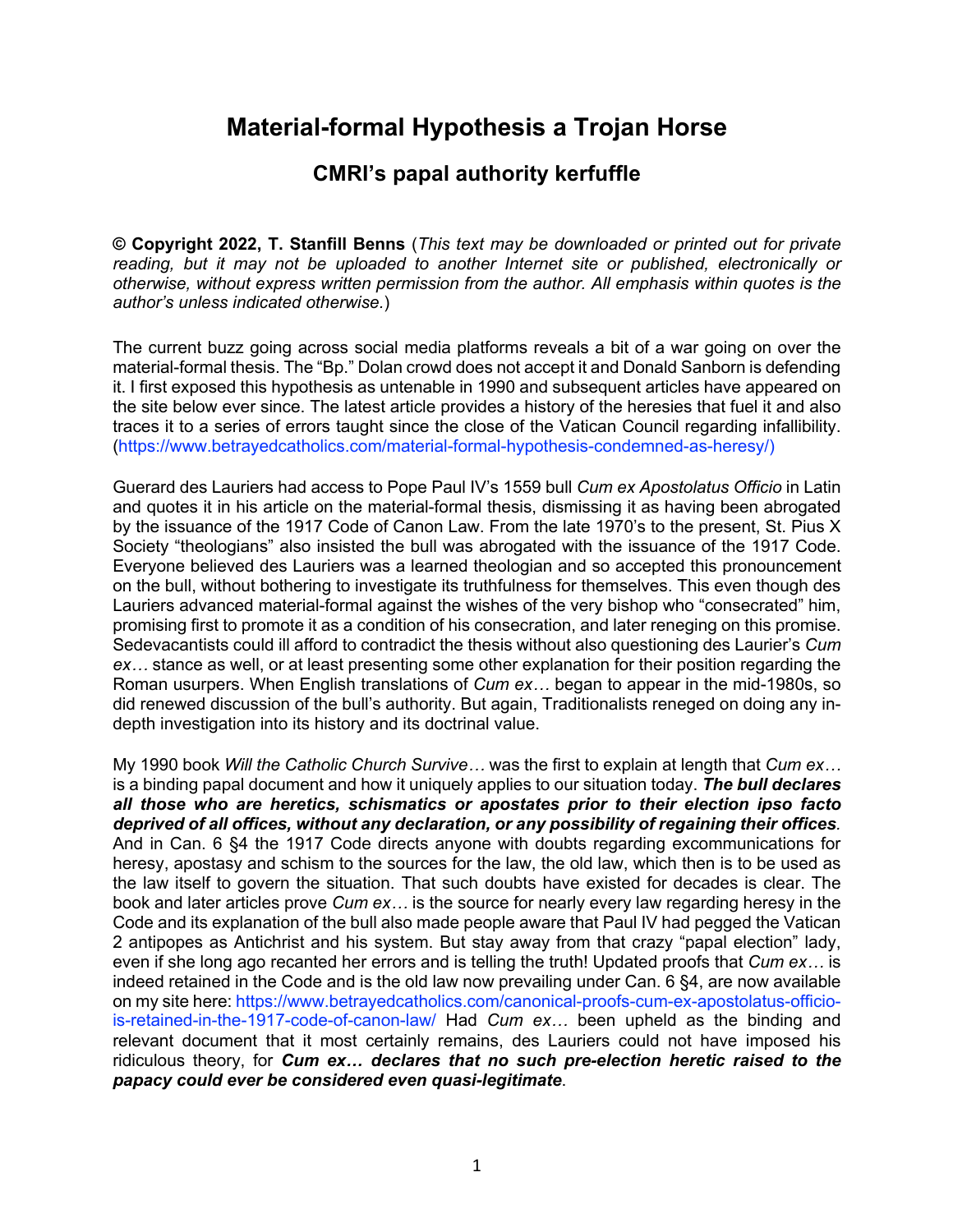The prejudices arising from this anti-Scholastic attitude have obscured the truth regarding the 1958 papal election ever since. Solidly grounded evidence based on *papal decrees* — not theological opinions — clearly show there was a way out of the invalid 1958 election had any of the bishops certainly validly consecrated under Pope Pius XII chosen to take it. Just because my 1990 book was used to help document a false election, held in good faith at the time, does *NOT* destroy the validity of the documents presented or the reasoning behind the presentation. Not one soul has ever taken this information and used it to verify John 23<sup>rd</sup>'s certainly invalid election, detailed in my most recent work, *The Phantom Church in Rome*, even though that information is the most conclusive proof available. And because of this prejudice, they have gone to unnecessary and extraordinary lengths to cite primarily pre-1959 theologians — not the laws and teachings of the popes as Pope Pius XII commands them to do in his encyclical *Humani Generis* below. And then they are only willing to admit des Lauriers "thesis" was possibly "savoring heresy," a minimalistic statement if there ever was one.

"God has given to His Church a living Teaching Authority to elucidate and explain what is contained in the deposit of faith only obscurely and implicitly**.** *This deposit of faith our Divine Redeemer has given for authentic interpretation not to*  each of the faithful, NOT EVEN TO THEOLOGIANS, but only to the Teaching *Authority of the Church.* But if the Church does exercise this function of teaching, as she often has through the centuries, either in the ordinary or in the extraordinary way, it is clear how false is a procedure which would attempt to explain what is clear by means of what is obscure. Indeed, the very opposite procedure must be used. Hence Our Predecessor of immortal memory, Pius IX, teaching that the most noble office of theology is to show how a doctrine defined by the Church is contained in the sources of revelation, added these words, and with very good reason: "*in that sense in which it has been defined by the Church*."

## **The doubtful pope rule**

There is an old axiom and actual practice of the Church, first put forward by St. Robert Bellarmine, that a doubtful pope is no pope, just as in Canon Law a certainly doubtful law is no law. The latter principle has been used extensively by Traditionalists who, in erroneously invoking *epikeia*, have wiped out many of the Canon Laws which in reality still apply to them. And yet they shrink from invoking the very same principle when it comes to disputing a questionably valid papal election. But it is this author's experience that such hypocrisy is simply the *modus operandi* they have always resorted to. An explanation of the doubtful pope teaching is provided below.

"When there is a prudent doubt about the validity of an election to any official position, there is also a similar doubt whether the person so elected really has authority or not. In such a case no one is bound to obey him for it is an axiom that a doubtful law begets no obligation — *lex dubia non obligat*." But a superior whom no one is bound to obey is in reality no superior at all. Hence the saying of Bellarmine: a doubtful pope is no pope. "Therefore," continues the Cardinal, "if a papal election is really doubtful for any reason, the one elected should resign so that a new election may be held. But if he refuses to resign it becomes the duty of the bishops to adjust the matter. For although the bishops without the Pope cannot define dogma nor make laws for the universal Church, they can and ought to decide when occasion demands who is the legitimate Pope; *and if the matter be doubtful they should provide for the Church by having a legitimate and undoubted pastor elected.* That is what the council of Constance rightly did" (Bellarmine's *De concilio*, Chapter 2:19; taken from Rev. E. S. Berry's *The Church of Christ*, B. Herder Book Co., 1927, p. 402).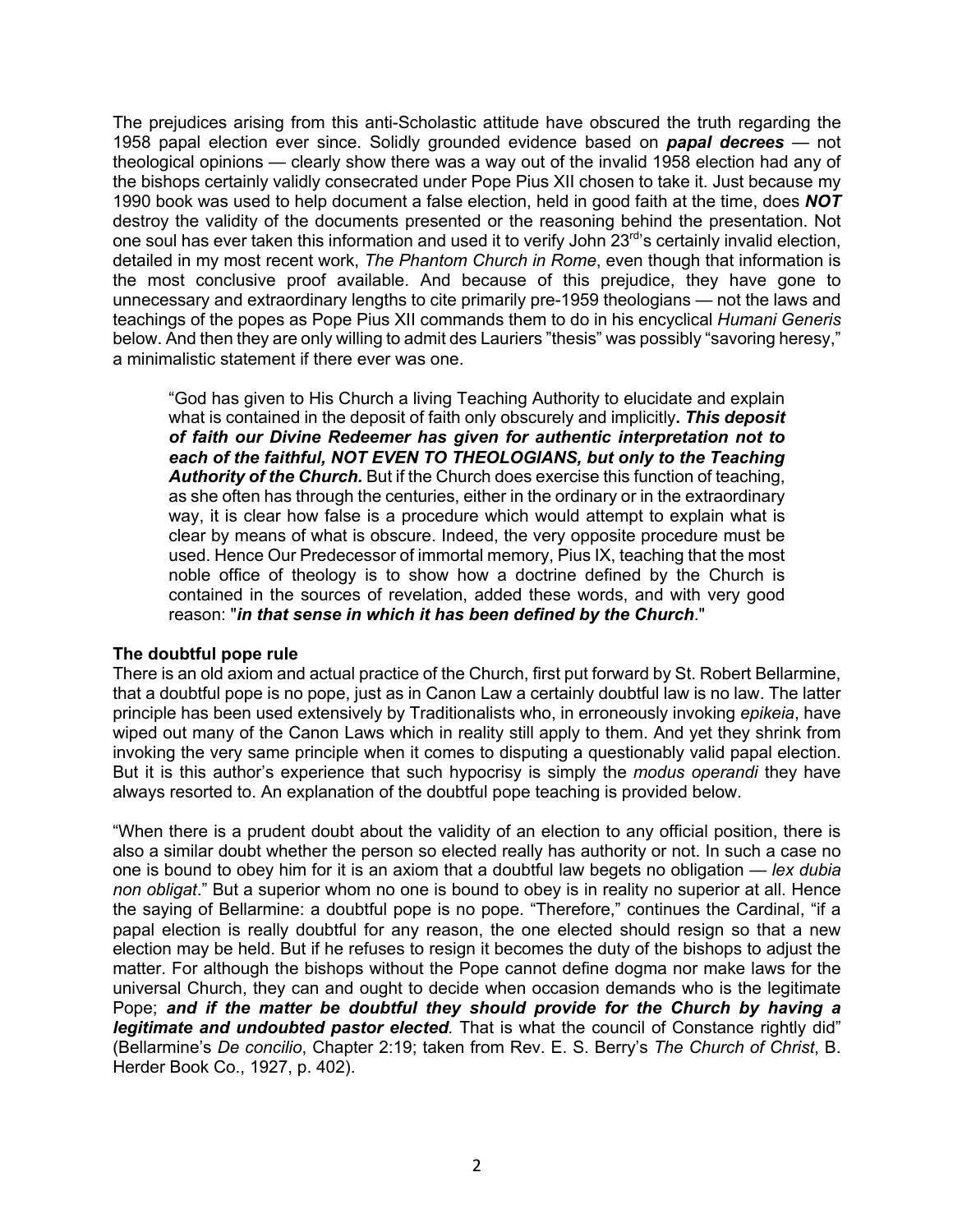St. Robert Bellarmine is a Doctor of the Church. His opinion alone, theologians admit, coupled with *Cum ex*…, could have been used to justify any uncompromised bishops consecrated under Pius XII in proceeding to a new election. While this doubtful pope phrase was bandied about in different circles for years, its true source was never revealed, and we do not think this was simply a casual omission. For then it would have been given more credence, coming from a great Doctor, and that was not something that those comfortably ruling without a pope, given all the many problems such a venture would entail, had in mind. And there were other reasons that hit much closer to home that explain why neither *Cum ex Apostolatus Officio* nor St. Bellarmine's teachings were invoked to at least attempt to end the painful crisis in the Church. These reasons are:

1.) If a doubtful pope is no pope, and they adopt this position, then a doubtful bishop also is no bishop, and plenty of doubt has been established regarding the consecration of Traditionalist "bishops" and ordination of "priests" by the schismatics Thuc and Lefebvre.

2.) If it once can be established with certainty that John 23 was never validly elected, (and it has been), and they admit this, then the next step would require them — rather than hang onto their titles and rule as "bishops" — to elect a true pope. And to be quite honest, that really is not something they are prepared to do; otherwise they would have done it long ago.

3.) They could not risk the possibility that in vetting such bishops for election using *Cum ex*…, in order to elect *"a legitimate and undoubted pastor,"* they would be disqualified as bishops. For all these men were at the very least supporters of the schismatic, heretical men who ordained and consecrated them and therefore, *Cum ex*… says, *are to be held just as guilty as those they defend and cooperated with in the course of the offense*. Ironically, Canons 2209 and 2316 regarding accomplices and their guilt in offenses have for their sources *Cum ex Apostolatus Officio*. Referring to the the *Codicis Juris Canonici Fontes* in nine volumes, by Cardinal Peter Gasparri, Rev. Nicholas J. Neuberger, in his work *Canon 6* (Catholic University of America, 1927) writes on page 70: "These old laws have juridical force only inasmuch as they are embodied in the Canons. *They are the interpretive norms of the new law whenever the new and the old law coincide…* [These old laws] are destitute of legal value *unless the Code has embodied it in Canons*… Thanks to the eminent Canonist Gasparri, not a little chaotic interpretation has been averted through the alignment of the *SOURCES* under each Canon."

We read from Can. 2316: "A person who of his own accord and knowingly helps in any manner to propagate heresy *OR* who communicates in sacred rites (*in divinas*) with heretics in violation of the prohibition of Can. 1258 incurs suspicion of heresy," and after six months falls under the prescriptions of Can. 2315 (Revs. Woywod-Smith). Canon 2315 states that if those communicating in the sacraments of heretics do not amend within six months, they are liable to the penalties for heresy. Any cooperation must be committed *knowingly*, yet Woywod-Smith comment under Can. 2200: "*The authorities presume the subject knows the law and if he violates it he is considered to have broken it willfully. If he claims to be free from liability, the burden of proof rests with him.*" Please tell me how those educated in these "erudite" Traditionalist seminaries, where students are supposed to complete the requisite courses in Canon Law, could have failed to apply these important canons to those ordaining and consecrating them?!! Not to mention Canons 2370 and 2372, suspending all these so-called clerics from acts of jurisdiction of any kind, even if received in good faith, until the Roman Pontiff lifts the suspension! Until it is lifted, they are forbidden to exercise the orders received.

*But Traditionalists dismiss all these excommunications above to claim they act under the umbrella of Can. 2261§2, a profoundly absurd conclusion*. To begin with, they cannot even prove that they ever possessed *any* jurisdiction, which could issue only from certainly valid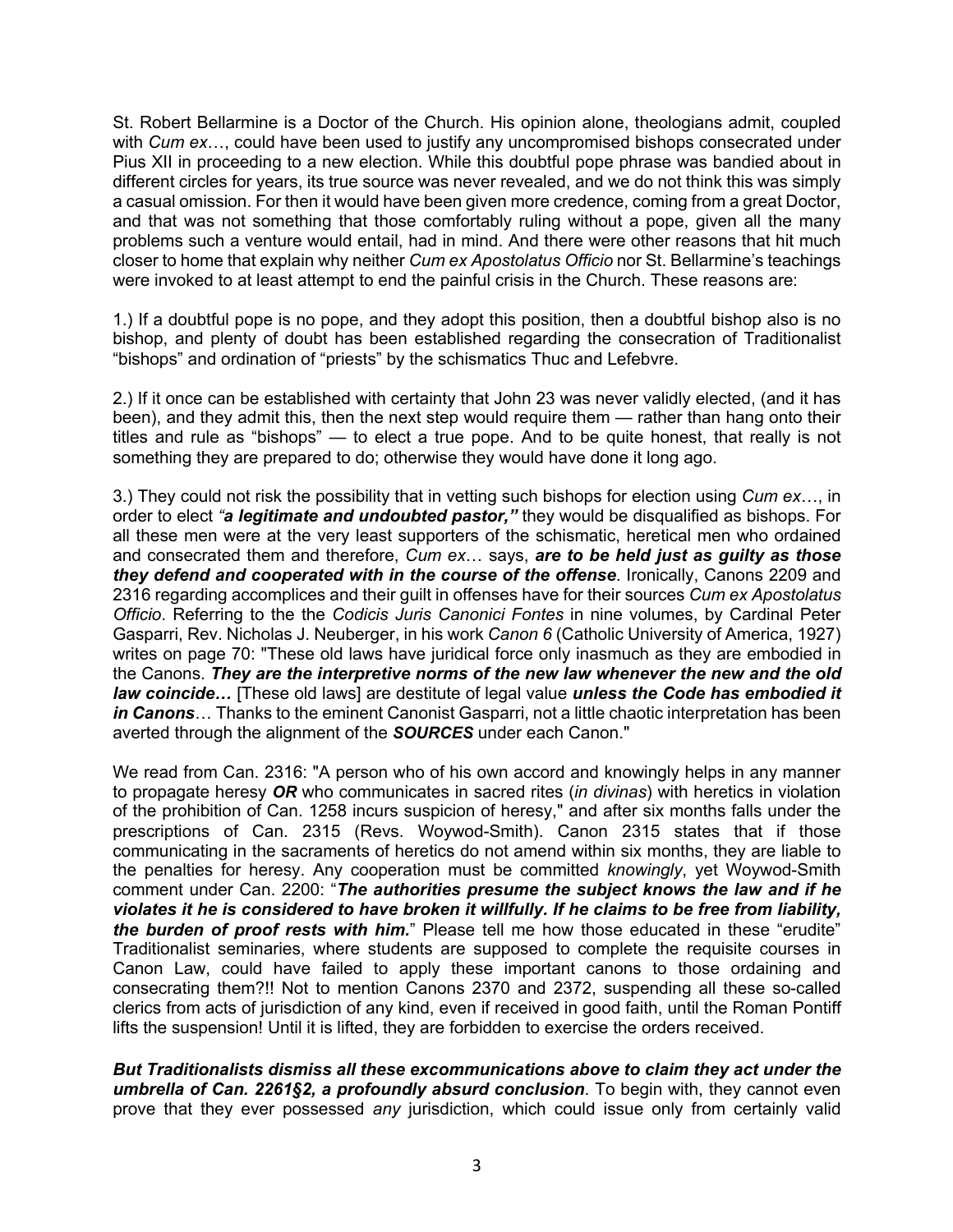bishops commissioned by the Roman Pontiff they say does not exist. They freely admit they possessed no papal mandate to provide this ordinary (and delegated) jurisdiction. Their consecrators have even either publicly stated they *DON'T* possess such jurisdiction, or have insisted that Christ Himself provides it, a statement that contradicts the papal pronouncement by Pope Pius XII in *Mystici Corporis* and *Ad Sinarum Gentum* (that bishops can exercise their jurisdiction only through the Roman Pontiff). So please explain how they can invoke a Canon that presumes that either the clerics it refers to *already possess it*, and may then exercise it, or that the Church will supply it, the Church meaning the Roman Pontiff, who no longer exists! Some pretend that *epikeia* allows them to act in this present emergency, but again: *epikeia*, a shaky legal principle at best, can scarcely provide them with the necessary canonical *mission*. These are the fairy tales Traditionalists expect their followers to believe.

Can. 2261 §2 also does not apply here simply because it is not addressing those excommunicated as heretics and schismatics as a result of *communicatio in sacris* and the subsequent penalties for heresy under Can. 2314. This is cooperating and communicating with heretics or with those who belong to a schismatic sect, so is a separate issue. Rev. Francis E. Hyland, in his 1928 Canon Law dissertation, *Excommunication*, comments on Can. 2261: "The question of whether excommunicates cease to be members of the Church has given rise to quite a controversy among theologians. Suarez is under the opinion that persons under ban of excommunication continue to be members of the Church…Bellarmine maintains that excommunicates cease to be members of the Church… According to the more common opinion of most of the recent dogmatic theologians the *tolerati* do not cease to be members of the Church, [but] with regard to the *vitandi,* the more commonly accepted opinion is that, at least temporarily, they are cut off from all external communion with the Church… Tanquerey remarks that the question has little practical bearing since the Church is wont to declare as *vitandi* only *notorious* heretics and schismatics." *SO FROM THESE REMARKS IT IS CLEAR: THOSE EXCOMMUNICATES UNDER CONSIDERATION IN THIS CANON ARE NOT THOSE EXCOMMUNICATED FOR HERESY AND SCHISM, FOR THESE ARE ALREADY OUTSIDE THE CHURCH, AS REV. TANQUEREY OBSERVES*.

Tanquerey teaches in his *Dogmatic Theology*, Vol I, p. 160: "All theologians teach that publicly known heretics, that is those who belong to a heterodox sect through public profession or those who refuse the infallible teaching authority of the Church are excluded from the body of the Church even if their heresy is only material heresy." This amounts to the unanimous opinion of theologians, which binds Catholics under pain of mortal sin. And as Msgr. J.C. Fenton reminds liberal-leaning theologians in his article *The Teaching Authority of the Theological Manuals*, to question Tanquerey's theological works would be to insinuate he had misled the thousands of seminarians who trained from these works in the 20th century. Only the Roman Pontiff or a bishop or confessor authorized by him can lift these censures and none exist. Seminarians involved in the Novus Ordo or Traditionalist sects, all of which heretically teach that the Church can be constituted by bishops alone without the Roman Pontiff being one of those bishops, cannot receive valid tonsure according to Hyland. The web of lies, misinformation and deliberate confusion spun to entrap the uneducated is truly something tragic to witness.

All of this results from incurring the penalties listed under Can. 2314. The Code says those receiving orders from a heretic and/or schismatic are suspect of heresy under Can. 2315. If they do not amend after six months, they then incur all the penalties listed under Can. 2314, including infamy of law and tacit resignation of any offices, benefices etc. under Canon 188 no. 4, and also may be degraded. Yet many will have already incurred the penalty of Can. 2314 immediately, with their first public utterance of heresy or participation in schism. Everyone knew Lefebvre and Thuc both celebrated the Novus Ordo and signed documents at Vatican 2 — this is a matter of public record. They never really left the Novus Ordo church. So how is this not heresy given the change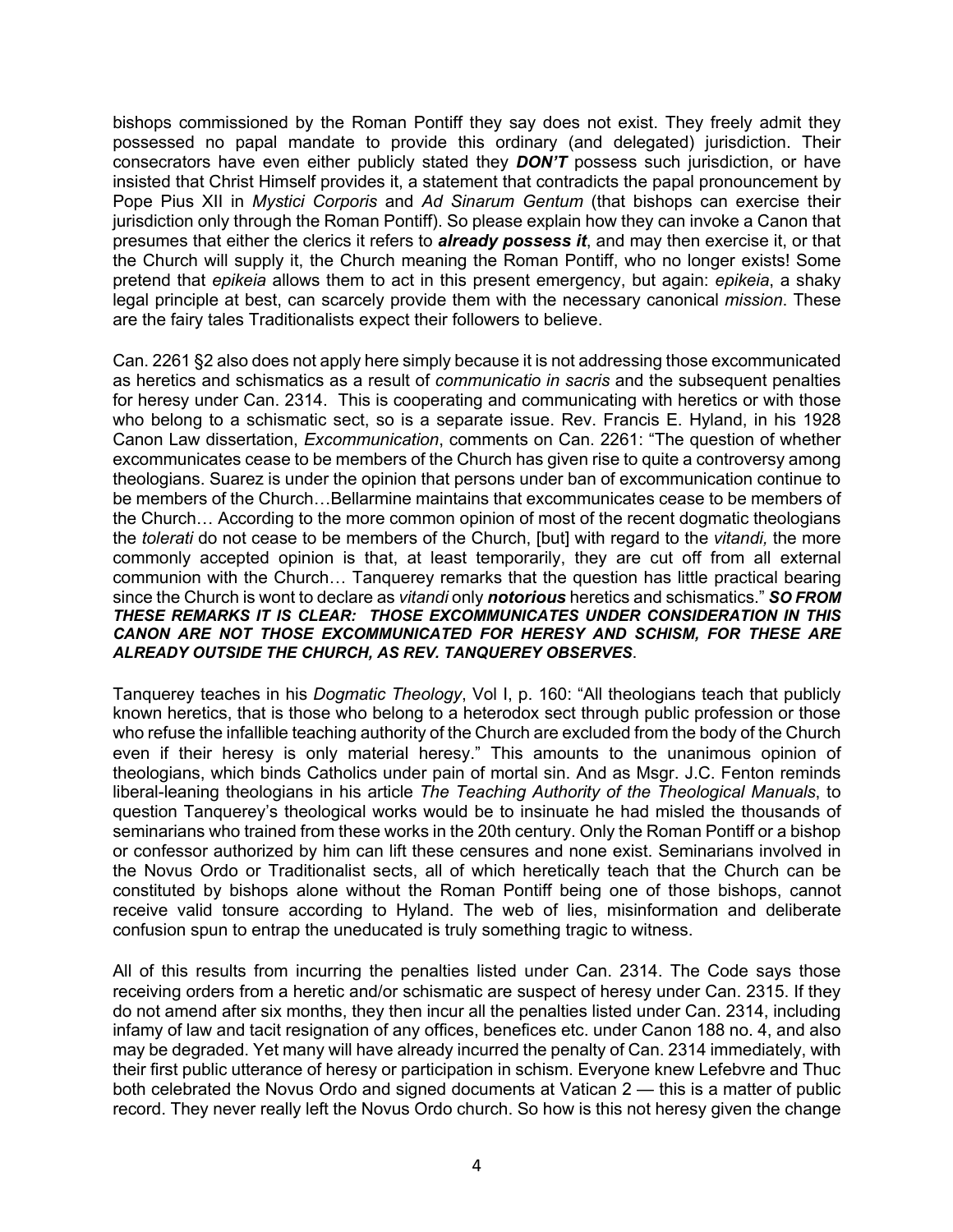of Christ's very words in the Consecration and the endorsement at Vatican 2 of John Murray's religious liberty heresy?? Furthermore, Lefebvre's contradiction of the Incarnation was well circulated in the early 1980s. Could anyone, then, possibly be exempt from these censures, given their supposed super Catholicity and "seminary training"?

# *Vacantis Apostolicae Sedis* **invalidations ignored**

What is stated above should be more than enough to convince any rational person that Traditionalists are simply not the continuation of the Catholic Church. But the material-formal theory needs to be fully explained here and the final blow delivered to all its pretensions. For the reason that CMRI apologists could never properly evaluate the material-formal theory is key to why it was allowed to stand unchallenged as long as it did: *They could not use the strongest condemnation available to debunk this theory because it blows ALL of their operations clean out of the water, and they know it*. They may mention Pope Pius XII's 1945 election law *Vacantis Apostolicae Sedis* in referring to papal elections, but when they do so, a very strange thing occurs. *They omit the very paragraphs that prove this document infallible because it then would condemn all their actions.*

1. "…*We declare invalid and void any power or jurisdiction pertaining to the Roman Pontiff in his lifetime, which the assembly of Cardinals might decide to exercise (while the Church is without a Pope)…"*

**Comment**: And if the assembly of cardinals, primarily bishops, didn't possess it, then bishops such as Lefebvre, Thuc, and others are certainly meant here and even more so: for these men did not possess universal jurisdiction as did the cardinals. No worries, then, about the validity, intention or the jurisdiction Lefebvre, Thuc, *et al* exercised: *all their ordinations and consecrations were null and void; for they usurped papal jurisdiction in dispensing from the papal mandate, and therefore never operated under the required jurisdiction of the Roman Pontiff as they were bound to do.* The Roman Pontiff *alone* has the exclusive right to establish a diocese and approve the establishment of seminaries (Canons 215,

3. *The laws issued by Roman Pontiffs in no way can be corrected or changed by the assembly of Cardinals of the Roman Church while it is without a Pope, nor can anything be subtracted from them or added or dispensed in any way whatsoever with respect to said laws or any part of them.* This prohibition is especially applicable in the case of Pontifical Constitutions issued to regulate the business of the election of the Roman Pontiff. *In truth, if anything adverse to this command should by chance happen to come about or be attempted, We declare it, by Our Supreme Authority, to be null and void.*

108**. "**…This present document and whatever is contained in it can by no means be challenged… and we command those individuals to whom it pertains and will pertain for the time being to vote, that the ordinances must be respectively and inviolably observed by them, *and if anyone should happen to try otherwise relative to these things, by whatever authority, knowingly or unknowingly, the attempt is null and void.*

**Comment:** This means all papal laws (no. 3), and that includes the laws governing jurisdiction which largely emanate from the Council of Trent and were approved by the popes. The footnotes to the laws on jurisdiction show *numerous* papal documents listed regarding their origin. These are not simply *human* laws; many are dogmatic, as is jurisdiction itself. Traditionalists cannot and do not possess any title to jurisdiction, which they attempt to *dispense* themselves from by invoking *epikeia*, or various other subterfuges. This also applies to Can.147, to which Pope Pius XII attached excommunications specially reserved to the Holy See regarding those who *"allow*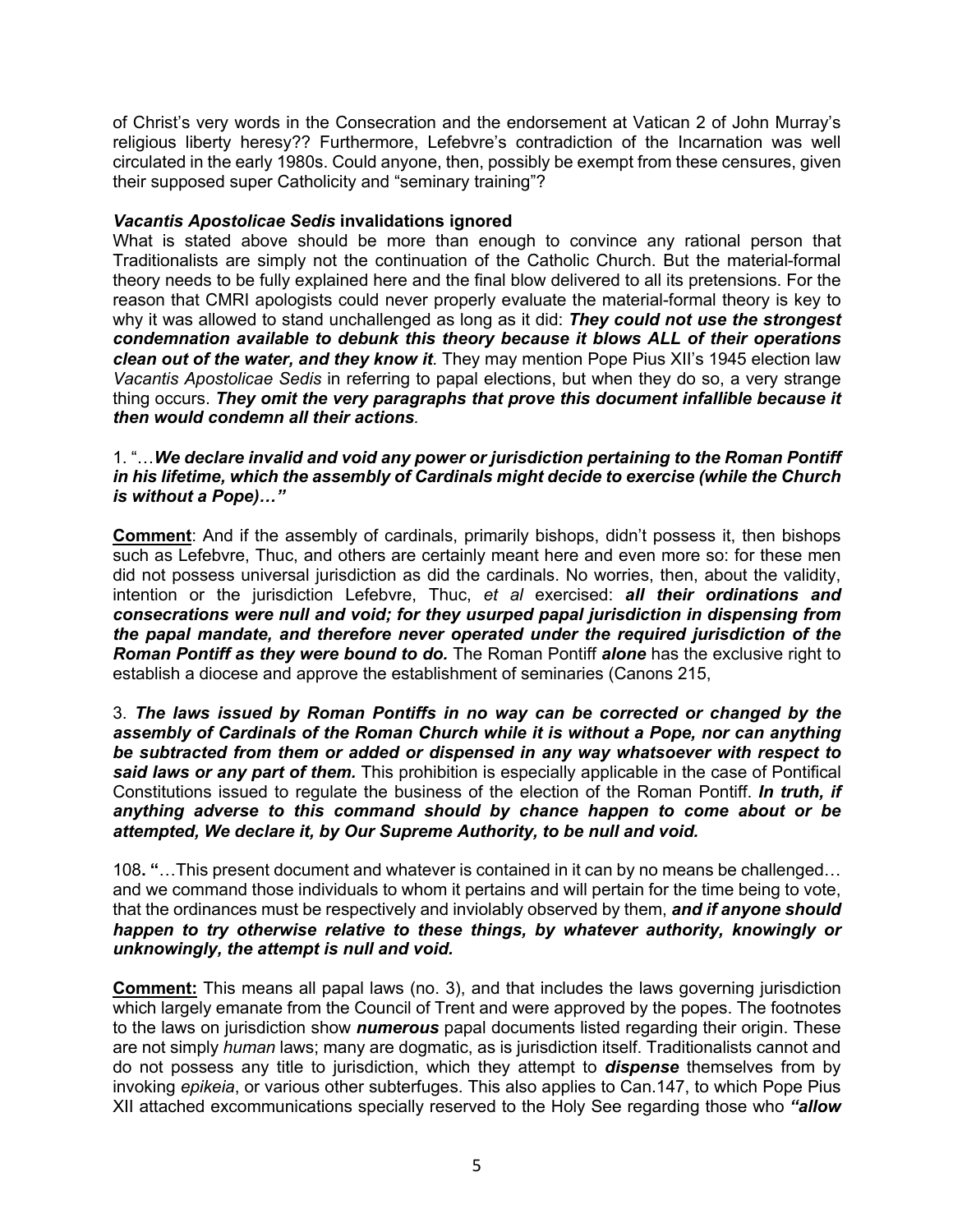# *anyone to be unlawfully intruded… into an ecclesiastical office" or "have any part directly or indirectly"* in the same (Canon Law Digest, Vol. 3, under Can. 147).

We must also mention here their ridiculous moral/legal person principle, based on Canons 100, 101, that they have now invented to make it appear they have power and may yet rule over us for at least the next 35 years. They claim, using a "legal fiction," which falls in the same category, from a legal standpoint, as *epikeia*, that this perpetuates the Church indefinitely. But no, Christ alone as the Head of His Mystical Body is what perpetuates the Church indefinitely whether it be a visible Church at this present moment or not. Canon Law clearly states that the perpetuation of the Roman Pontificate is accomplished only by his election, which "…is governed *exclusively* by the Constitution of Pope St. Pius X …, amended and completely revised by the Constitution *Vacantis Apostolicae Sedis* of Dec. 18, 1945" (Woywod-Smith). Both Pope St. Pius X's law, in equivalent language, and that of Pope Pius XII, as follows, read: "…These… documents are manifestly and will be always and perpetually true, valid, and effective… Therefore, let it be permitted to no man to weaken this… Our constitution, ordinance, abrogation, commandment, binding order, warning, prohibition, precept, and will, or to go against it by a rash undertaking. *Moreover, if anyone presumes to attempt this, let him know that he will incur for it the anger of Almighty God and of the blessed Apostles Peter and Paul."*

Obviously this warning, which also appears in *Cum ex…* and *Quo Primum,* does not phase Traditionalists, for they refuse to concede that *Vacantis Apostolocae Sedis* is the governing document for this interregnum. They will use the warning in *Quo Primum* to defend their rights regarding the Mass, then ignore it to avoid casting any doubt on their authority.

# **Material-formal thesis is actually heretical**

And so we come to the grand finale. In his *The True Story of the Vatican Council*, Henry Cardinal Manning notes it was the Western Schism and the rise of Gallicanism that first brought up the question of infallibility. It was during this time-period the Gallicanists began to distinguish between the infallibility of the person occupying the See and the See itself. Manning then goes into greater depth regarding the line of popes versus the individual occupant of the See, writing as follows: "They distinguished between …the See and him that sat in it… [They] denied the infallibility of the person while they affirmed the infallibility of the See…The doctrine affirmed by the schools and by the Holy See was that infallibility attaches to the *office*, and that the office is held not by many, as if in commission, but by one… Peter's office, with all its prerogatives, is perpetual and his office is borne by the person who succeeds to his place" (p. 59-61).

On page 130 of his *Dogmatic Theology*, Vol. I, quoted above, Tanquerey explains: "This distinction" (that the Gallicanists held between the chair and him who occupies it) "is entirely foreign to the minds of the Fathers. for they gave their obedience to the ruling Pontiff himself. Too, this distinction would take away from the pontiff all authority since each one could then declare that he was adhering to the infallible chair of Peter but not to the pontiff who at that particular time was occupying it and who was guilty of error." So the material-formal hypothesis is only a regurgitated version of this heresy. It assigns jurisdiction to the *office* and not to the *man,*  separating the two, when they cannot be separated. This denies the infallible teaching of the Vatican Council: "If anyone thus speaks, that the Roman Pontiff has only the office of inspection or direction, *but not the full and supreme power of jurisdiction over the universal Church*… let him be anathema" (DZ 1831). It also implicates des Lauriers in the following heresies:

• DZ 570d: "Whether you have believed, have held or are prepared to believe that…all the Roman Pontiffs… succeeding Blessed Peter *have entered canonically and will enter canonically*,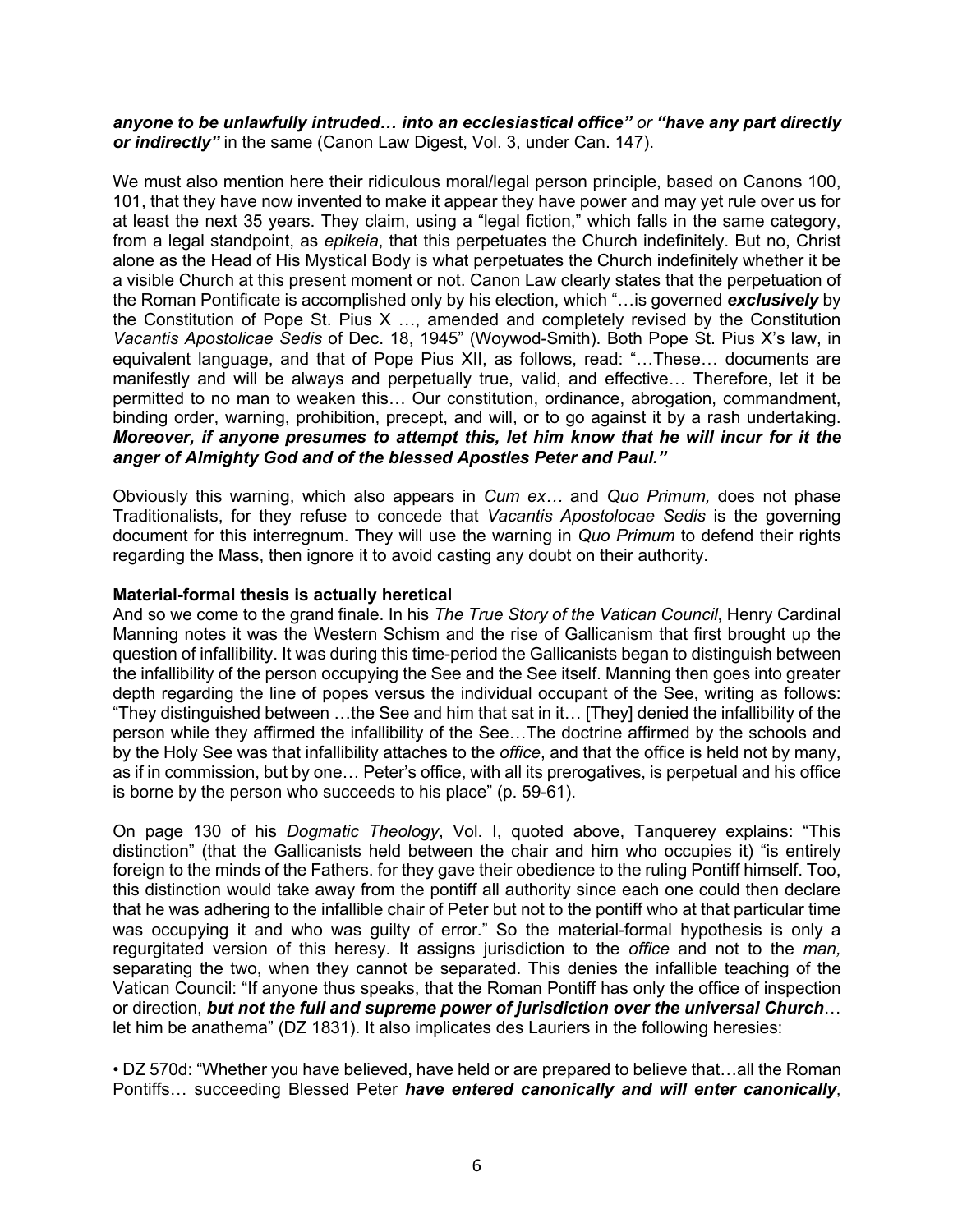*[and] have [actually] succeeded Blessed Peter the Roman Pontiff*…" (proposed for belief to the Armenians).

• Also DZ 674: "Likewise whether he believes that the pope *canonically elected*, who lived for a time after having expressed his own name *is the successor of the blessed Peter, having supreme authority in the Church of God*" (proposed for belief to the Wycliffites and Hussites at Constance).

Des Lauriers obviously believed that the cardinals, (who all later showed themselves to be the traitors they really were), were not deposed as a result of heresy and therefore conducted a legitimate election. But then he refuses to accept the result of that same election as fully legitimate. Therefore he denies, per the first proposition, that a truly canonical election has its inevitable full effect and per the second proposition he denies that such effect bestowed on the one elected grants full and supreme authority to rule.

- Q. What is canonical election?
- A. Election held according to the Sacred Canons (Canon Law).

# Q. What canons govern a papal election?

A. Primarily Canon 160; papal election law is special law, so no other law really governs it. It is to be used primarily as its own interpretation. This is especially true since Pope Pius XII's election law, *Vacantis Apostolicae Sedis* is clearly infallible.

## Q. Can any other canons be used?

A. Those listed in Pius XII's election law itself, including Can. 188 no. 4, para. 36, which has as its footnoted source *Cum ex Apostolatus Officio*. (See Latin Version of the Code). In cases of doubt, parallel passages of the Code also can be used under Can. 18 regarding ecclesiastical elections, since these, Rev. Anscar Parsons tells us in his work *Canonical Elections*, (CUA Canon Law dissertation, 1939) were used as the basis for papal election law. One other very important Canon also can be used and that is Can 2391 §1, which states under election *offences*: "*A college which knowingly elects an unworthy person is automatically deprived, for that particular election, of the right to hold a new election*."

## **Can there still be a certainly valid papal election?**

So what happens once it is realized there is an actual vacancy and an urgent need to elect a Roman Pontiff? *Today, nothing*. It takes certainly valid bishops, acting in place of the cardinals, to elect a true pope, and none today exist who could be confirmed as valid. *Determining such*  **validity would require a canonically elected pope**, and the restoration of the papacy is a problem only God alone, in His infinite wisdom, can resolve. Evil men orchestrated the protracted vacancy we see today and attempting to fill the Papal See by electing another unworthy candidate will only set the Church on an even more dangerous course. In fact, it would make even less sense, and could be considered no different — since all potential electors could be considered only laymen — than the 1990 "election" of Michael in Kansas. At least in 1990 there was yet hope that bishops would rally who were consecrated by Pope Pius XII, but today *they have all passed*  away. And the validity of any claiming to have received valid consecration, but who perhaps have been hidden or unknown, would need to be confirmed by truly unexplainable miracles, as St. Francis de Sales teaches in his *The Catholic Controversy*.

All of the above is solidly grounded on papal teaching and Canon Law, which in large part contains the laws of councils and the Roman Pontiffs. What is presented by CMRI "clergy" regarding the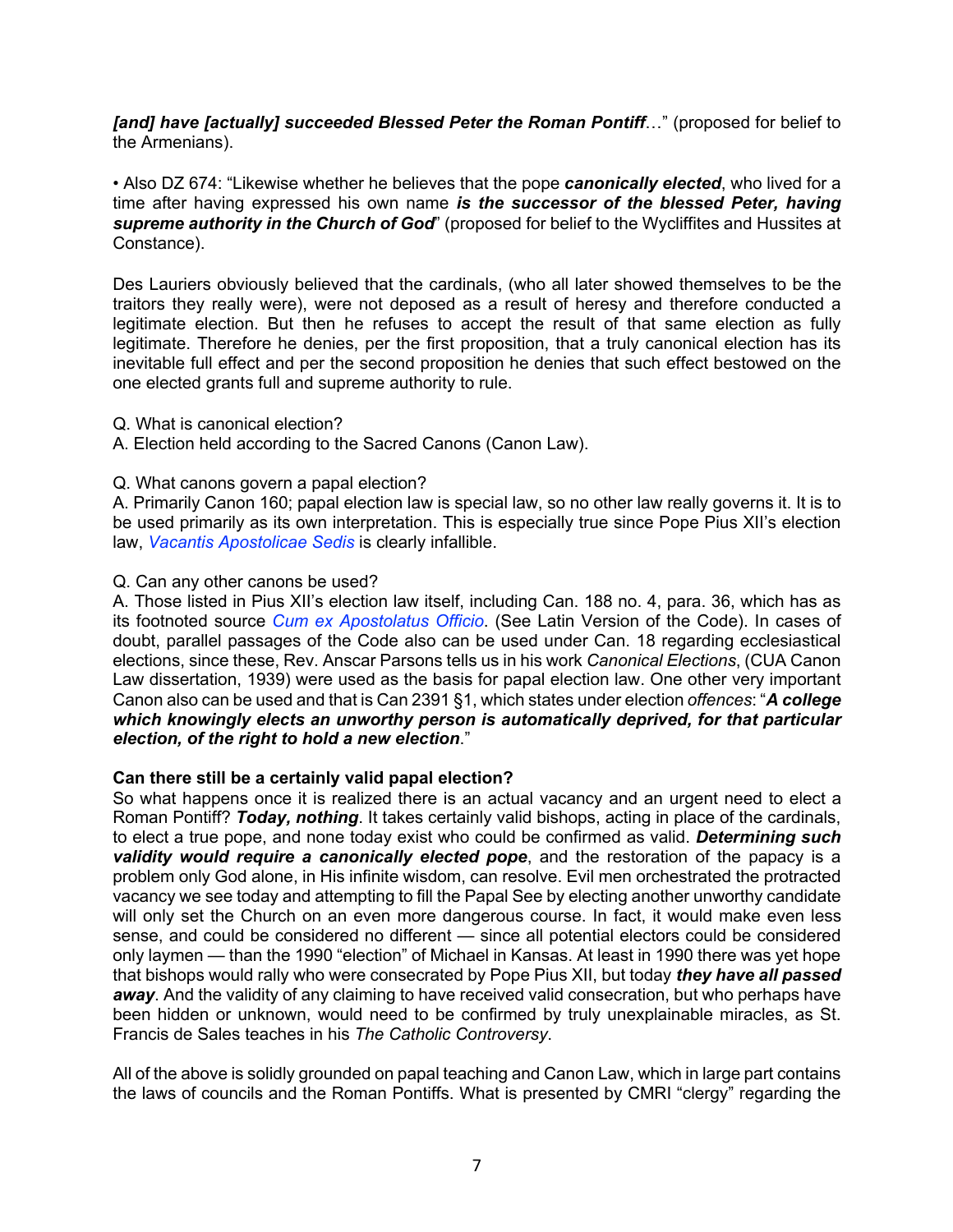material/formal issue relies on the opinions of theologians, with a few papal quotes here and there, not all of them relevant. Their arguments are presented as though they follow scholastic form, but we are not dealing here with scholastic philosophy, which treats of opinions which must be proven, but with *dogmatic theology, which must simply be believed!* Canon Law is negatively infallibly, regardless of whether Traditionalists brush it off as mere "human law." Even papal opinions are binding in many cases and are certainly more authoritative by far than those of the theologians. But what is cited above are not opinions *but binding papal teachings* that have been ignored for decades. Traditionalists need to decide if they want a *CATHOLIC* Church with at least obedience to all the papal decrees we have today or a *PROTESTANT* church with bishops and no pope — like the Old Catholics, the Anglicans, or even the Methodists — because that is what they have at the moment. And it was all by design, conceived long ago, as Our Lady warned at La Salette.

What des Lauriers did was not done just to keep Sedes "under the Novus Ordo umbrella." It was done to make it impossible for even the educated laity to figure out how to determine with any certainty that the usurpers could never be considered even quasi-legitimate, that they were not popes at least materially and that a papal election was not only necessary but the only thing bishops could do to perpetuate the Church. And here we are speaking *ONLY* of bishops consecrated under Pope Pius XII who were not mentally or canonically compromised as was Thuc. To the best of my knowledge, the only one suggesting an imperfect council or conclave at that time was myself and a few others who later disappeared from the scene. It was general knowledge in the late 1980s — *when many of those Traditionalists now talking trash on social media were only youngsters* — that such an election was not only possible but necessary and gravely urgent to preserve apostolicity. But not only was des Lauriers working against it but others as well, as can be seen in the Ramirez letter here (scroll down to the last several paragraphs) https://www.betrayedcatholics.com/intention-undeniably-lacking-in-trad-episcopalconsecrations-and-an-important-update/. This link also provides the rest of the documentation proving that bishops consecrated under Pope Pius XII were obligated to elect a pope and shows *how those now calling themselves Traditional bishops can in no way be considered certainly valid, according to papal teaching*.

With a lot of prayer and hard work such a valid election might even have been possible. That it was not possible is because those claiming to be Catholic theologians and clergy suppressed and dismissed papal documents that should have led us out of this horrible nightmare. But they had their own plans: A Church without a pope, without doctrinal limitations, without scholastic *theology,* without the papal discipline that kept all the bishops and cardinals in line. In other words, the democratic church of the Gallicanists and the Modernists, hatched long ago. Read the chronicles of the heretic Marsilius of Padua in the 1911 Catholic Encyclopedia and Lemius' *Catechism of Modernism*, if there are any doubts. Basically what des Lauriers and Sedes did was to allow all the bishops consecrated under Pope Pius XII to slowly die while the controversies about "true papal restoration" raged and confusion reigned. They knew at some point the usurper situation would come to a head, as it has now done. This allowed them to ultimately monopolize the playing field as the only possible alternative.

Traditionalists have made pray-at-home Catholics out to be a bunch of lazy losers who prefer to neglect the graces offered by their "Sacraments" and can't be bothered to attend a Latin "mass." They ignore all their doctrinal objections to Traditionalism and do not even give them credit for following their conscience. They treat them as a threat to the membership of their churches, as if the adherents to this position are even organized or capable of organizing. They must see them as a real threat, if they felt compelled to ridicule and denigrate them as they have done. But why?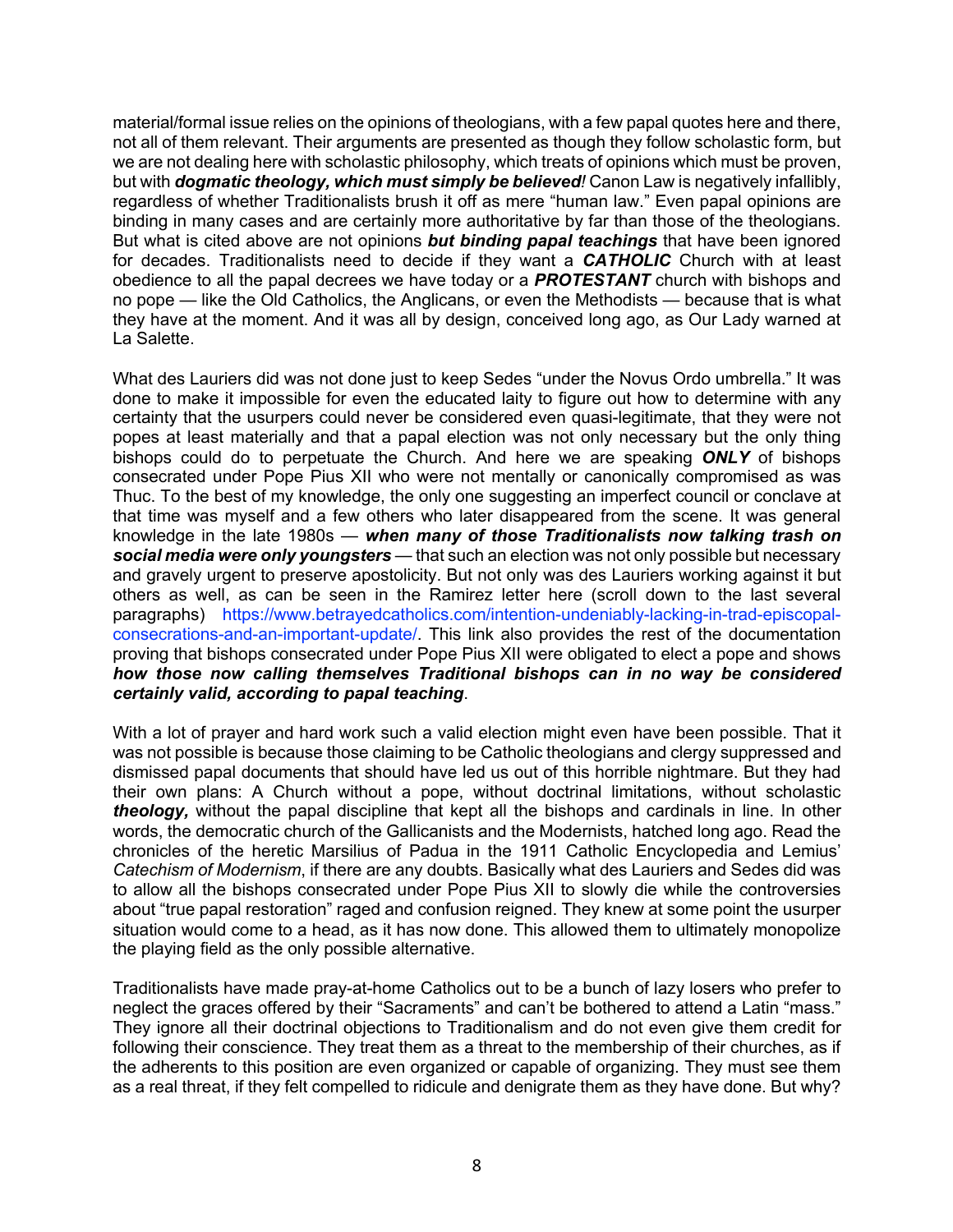#### **Silence and suppression signal danger**

The suppression of *Cum ex Apostolatus Officio* has been treated on my site at length. It can be traced to the very Masonic influences at play in the founding of the early Traditionalist organizations (see https://www.betrayedcatholics.com/?s=Masonic+Origins) and this answers the question posed above in large part. The absolute silence surrounding *Vacantis Apostolicae Sedis* is more ominous. For this is an indisputably infallible document that makes it crystal clear that *no one may presume to pretend to possess any authority during an interregnum whatsoever;* the only thing that can be done is to elect a true pope. And if they do so presume, it is null and void. It is the one document that provides a blueprint, in addition to *Cum ex*…, for restoring the Church. To the best of my knowledge, my site is the only place where these and other pertinent documents can be found. Is this not proof of suppression? As a community news reporter, I dealt with this sort of thing for many years while fighting government corruption and election fraud. I know suppression and concealment when I see it. It has been rampant in Traditional circles from the beginning, and I have observed it at work in both print as well as online Traditional publications for decades. It is no different than the dishonesty and corruption we see in media circles today. And it has deprived those seeking Catholic truth of the information they desperately need to make informed decisions about their faith.

Catholic restoration could have taken place long ago and the Francis dilemma is only a final culmination of the destruction wrought in the Church because Traditionalists fouled the waters. There was an answer to all this, one we were bound to follow, once it became clear there was no longer any way to elect a pope. But no one wished to hear it, least of all those parading as bishops. And no one has exposed the consequences of failing to acknowledge it and follow it. I am talking about *following the safer course* regarding the validity of the Sacraments. According to Canon Law, the theologians Revs. McHugh and Callan, Rev. H.J. Davis, Rev. Dominic Prummer and other theologians consulted, it is the unanimous opinion of *all* theologians that *one is never allowed* t*o use a probable opinion when administering or receiving the Sacraments*. A probable opinion consists in finding at least six authors who will agree that the Sacraments can be received in a prolonged emergency from those who are *not certainly validly ordained and consecrated*. And all of us who were deceived by Traditionalists paid a very dear price for their failure to equip us for the very trying times that face us today. Now it is clear why they see homealone as such a threat. But they will never tell their followers that failing to form their consciences correctly can involve them in grave sin.

#### **Failing to follow the safer course and its consequences**

Traditionalists have never presented such an array of opinions as they are required to at least try to do to justify their actions because they will not even countenance the possibility that they are not certainly valid. This despite the penalties decreed by Canon Law, the irrefutable evidence *in Mystici Corporis* and *Vacantis Apostolicae Sedis*, also a host of other papal documents and those issuing from the Sacred Congregations. All of these binding documents teach that without the Roman Pontiff Traditionalists cannot function and that if they do so function, during an interregnum*, all their actions are null and void*. We are talking here about infallible documents so how could any true Catholic possible object that these do not apply to us today? But even if they could produce a probable opinion, it would be worthless in this situation because we cannot use probable opinions regarding the validity of the Sacraments. This is based on the condemnation of the following by Bd. Pope Innocent XI:

"It is not illicit in conferring the Sacraments to follow a probable opinion regarding the value of the Sacrament, the safer opinion being abandoned…" (DZ 1151). This is condemned as scandalous and pernicious, but we must remember what Pope Pius IX has said in this regard: "But since it is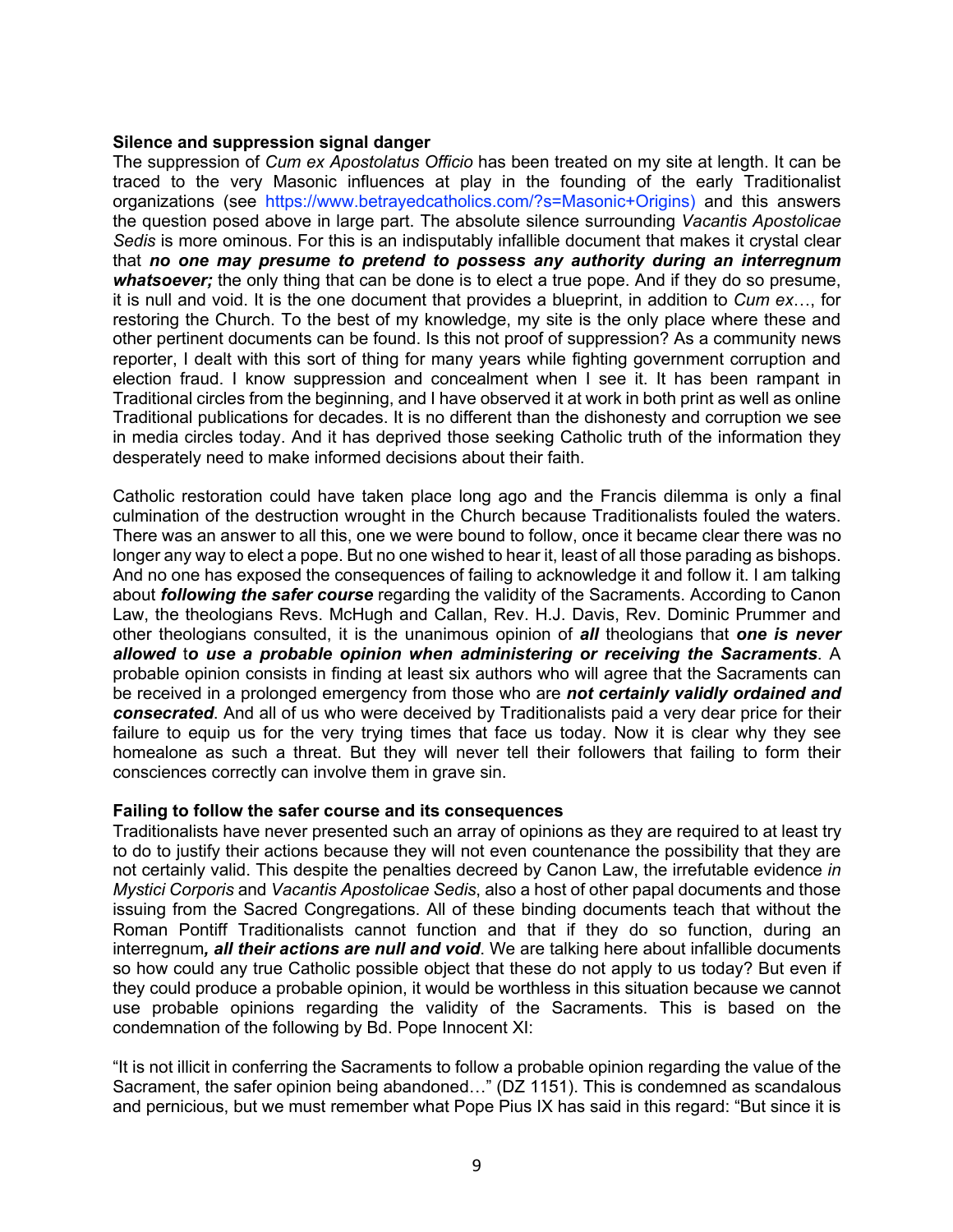not sufficient to shun heretical iniquity unless these errors also are shunned which come more or less close to it, we remind all of the duty of observing also the constitutions and decrees by which base opinions of this sort, which are not enumerated explicitly here, have been prescribed and prohibited by this Holy See" (DZ 1820, The Vatican Council).

Is there a penalty for ignoring something held by the unanimous opinion of theologians? Yes there is, and it is described as a mortal sin of temerity in Fr. Sixtus Cartechini's *On the Value of Theological Notes and the Criteria for Discerning Them* (1951). So by ignoring the obligation of acknowledging doubt regarding such validity, one is voluntarily committing mortal sin. But there is more involved here than just this. Refusing to accept an infallible papal decree forbidding the usurpation of papal jurisdiction and the attenuation of papal laws under penalty of nullity is an implicit denial of the supremacy of papal jurisdiction, defined by the Vatican Council. That is *heresy* and in fact, *accepting bishops as the continuation of the Catholic Church without one of those bishops being the Roman Pontiff is also heresy, given the need for all bishops to be subject to the Roman Pontiff,* particularly in receiving the papal mandate. All Traditionalists including CMRI choose to argue this in a fashion that excludes a host of papal decrees and focuses on only one papal document, *Ad Apostolorum Principis*, when this document does not in any way address the circumstances existing during an interregnum.

There was a solution to all this, one that those praying at home have practiced all these years. But this private existence gave no one any status, or pride of membership, or a hook to hang their hat on as Traditionalism offered its adherents. It is what the Apocalypse describes as the Church being swept away into the wilderness (Apoc. 12:6) following the death of Pius XII; and then again, being carried into the desert on the wings of a great eagle (Apoc. 12:14), which Fr. E.S. Berry interprets as prayer and contemplation. Rev. Leo Haydock says this means Catholics will worship God in a private manner. And this, I believe, is where we are today. Such a time was anticipated by the priest quoted below, an article kindly brought to the author's attention by a regular reader. It is an excerpt from a column on Communism written by author Solange Hertz for *The Wanderer* in the 1980s, (followed by my comments).

"Fr. François Dufay, who witnessed the battle at close quarters in China [in the 1940s], says to lose no time in preparing the Church of the Catacombs: "Take as principle that normal exterior life – liturgy, teaching, apostolate – should continue as far as possible [but only when certainly valid clergy are available — Ed.]. *But, at the same time, prepare Christians to preserve their essential religious life in the absence of priests, worship and Sacraments… Prepare memory aids on the dogmas of necessary means, marriage without clergy, perfect contrition, assistance to the dying, Baptism, child education, etc., and place these leaflets in safe places...***"**

**Comment**: This is what the Jesuits did for the Japanese, which allowed them to continue the practice of their faith for 200 years. Why have Traditionalists done nothing but teach their followers that they cannot possibly keep the faith without priests, when so many have been forced to do this in the past? Where is their *real* love for their flocks and the Church?

"*It would be good if trustworthy priests of high caliber were to set themselves to living the life of the people. They need profound dogmatic and spiritual formation, especially on the theology of the Church, the meaning and value of persecution and suffering, and should be steeped in the remembrance of the great saints and martyrs of the past.* Thus armed, the Christian faith will use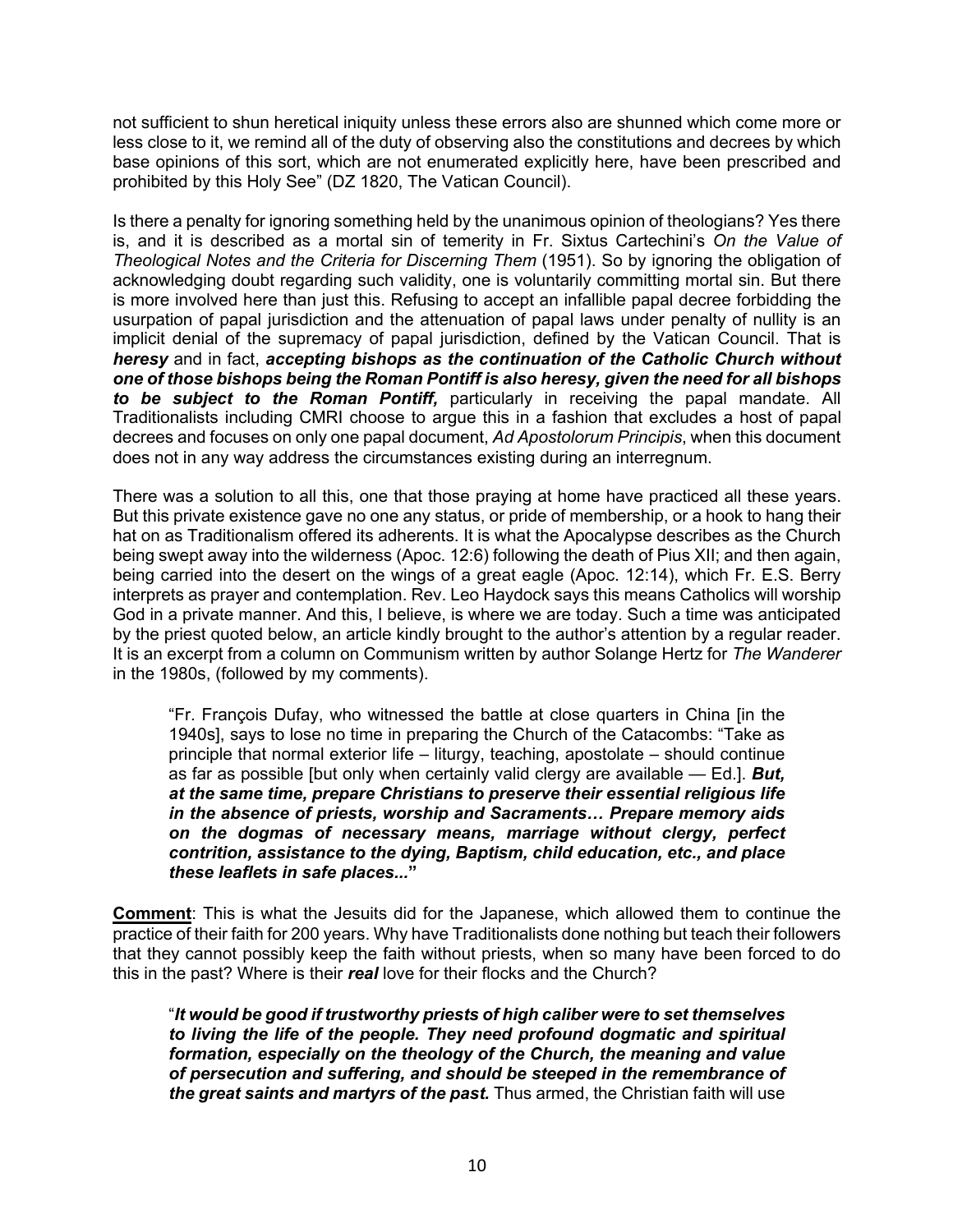its bad times for growth in charity," making the most of the service Communism will render it by purifying and detaching it from all that is not God here below. And again, *"Actually it's solitaries who must be found and trained, in other words, Christians capable of living their faith all alone, amid the strongest pressures, the most painful happenings and the most forbidding of deserts."*

**Comment:** High Caliber priests? Living in with the people? This is dream stuff. And oh, please, don't torment Traditionalists with the scary thought that they might be *ISOLATED !!* Hasn't anyone read the *Imitation of Christ* on the value of shutting oneself away from the world? That's what happens *when spiritual formation is neglected;* when "devout Catholics" are allowed to gossip and calumniate people on social media sites while the dance band on the Titanic is playing its last tune. Here we are, facing untold dangers, and these people have been given absolutely no tangible tools to help them save their souls.

"The Counter-revolution began in Eden with the Revolution itself, for there on the spot God told the serpent, "I will put enmities between thee and the woman, and thy seed and her seed" (Gen. 3:15). Centuries later, when the battle was approaching a climax in Russia in 1917, this "woman" appeared on earth at Fatima to warn that "the errors of Russia" would overflow the whole world unless supernatural means were marshalled against them.

"Of necessity the "errors of Russia" can be overcome only by supernatural force because there are no natural means superior to them. Given the impairment of nature by original sin, there are no natural means which are even proportioned to these "errors". Certainly no material weapons can destroy Communism's battlements, let alone shoot down its ideas. No political position can withstand it. No mere strategy can outwit it that is not rooted in grace. *The defeat of Communism will be effected by prayer and penance, in the name of Him who before His Passion said, "In the world you will have affliction. But take courage, I have overcome the world!" (John 16:33). It is not the dictatorship of the proletariat which is "inevitable," but the triumph of the Church!*

**Comment**: The *primary* error of Russia, schism, has already devastated the Church. Obviously not enough people fulfilled Our Lady's request for prayer and sacrifice. We now live in the times of Antichrist and Traditionalists need to accept this fact and prepare themselves accordingly. The Sacrifice ceased under Roncalli and Montini and will be seen no more, unless Our Lord in His goodness restores it to us. We see Antichrist's system rushing to its inevitable grand finale as we speak. Those who prefer lies to truth will perish with him and his system, rather than acknowledge the truth. Hugo Maria Kellner was right when he went against the St. Pius X Society and its Masonic founder, Marcel Lefebvre, in the 1970s: those who cannot face the terrible fact that we indeed live in these times will never believe that Antichrist has come, no more than the Jews believed Christ was their Messiah. Henry Cardinal Manning also commented that Catholics would be incredulous when the time of Antichrist approached. If Traditionalists of every stripe wish to finish their days as the very enemies of Christ ended theirs, they can continue hiding behind the skirts of their "pastors." Or, as Fr. Dufay urges above, they can unite, educate themselves, and finally become the Soldiers of Christ they were called to become and were always meant to be.

## **Conclusion**

A Trojan horse refers to an ancient Greek strategy once used to fool an enemy. It is an idiom writers sometimes employ to indicate the secret penetration of a place previously believed to be secure. The material-formal thesis was just such a Trojan horse, a hollow proposition that allowed those not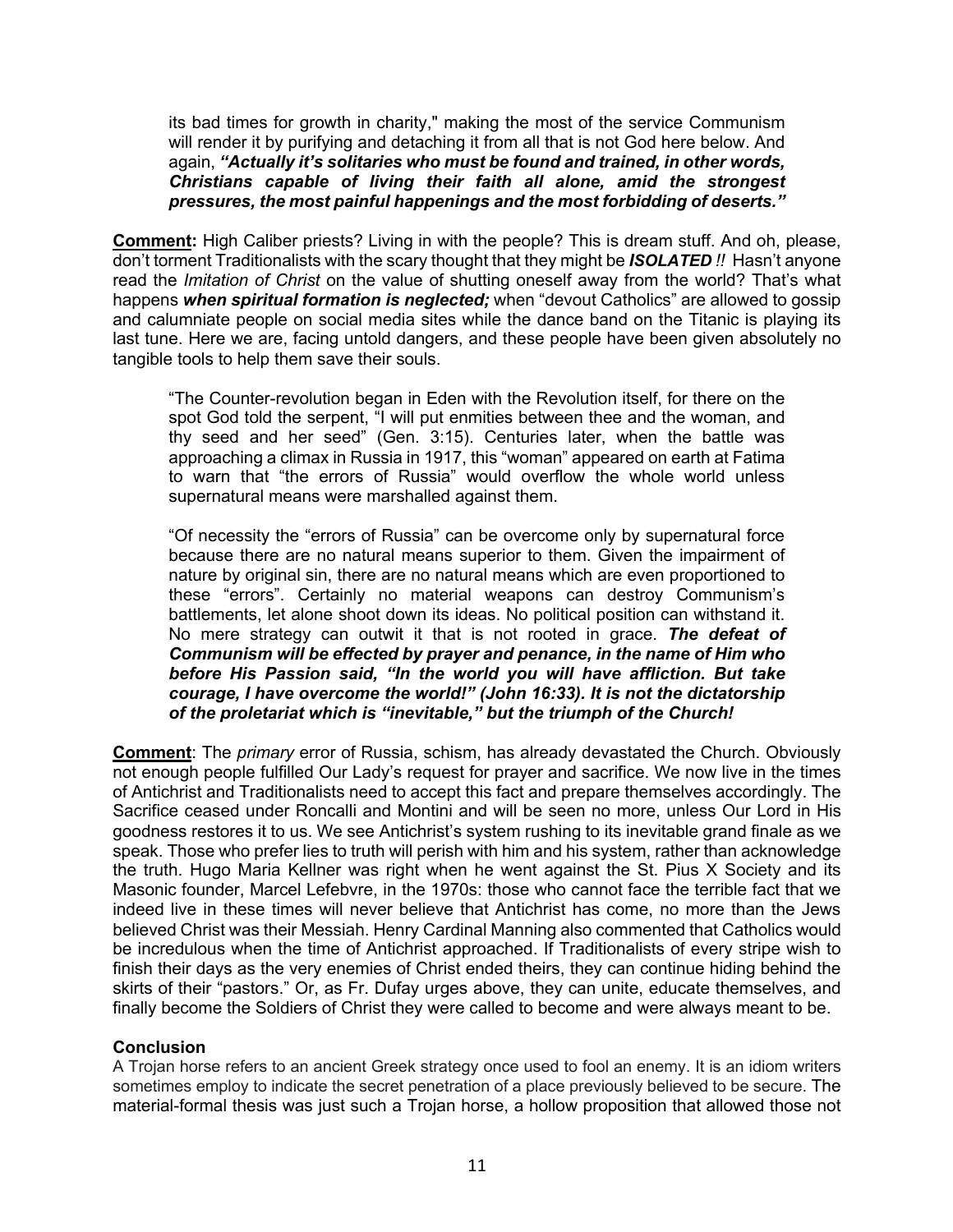certainly validly consecrated or ordained to creep in and pose as the clerical heirs of the true Catholic Church. It enabled them to appear to reign over their non-assigned subjects with the illusion that they were operating either under an allowable emergency clause (*epikeia*, intended to be used only in limited circumstances) and/or a quasi-authority which might someday be restored. This is why *Cum ex…*, reaffirmed by Pope St. Pius V, had to be relegated to the garbage heap. For it clearly stated that *NO ONE* could ever be restored to their offices in this case after committing heresy, apostasy or schism *and that none of them could ever be considered even "quasi-legitimate."* If ever anyone set out to overthrow the papacy, as CMRI has accused prayat-home Catholics of doing, it was Traditionalists. They had a plan and they executed it, running roughshod over canon law, the existing infallible law on papal elections, and a clearly infallible papal bull to rule unopposed as the mini-popes they pretend to be. They simply bided their time until all those bishops consecrated by Pope Pius XII expired, allowing them to move ahead for whatever they have planned regarding the papacy.

Truth has never been an easy thing to accept or practice Catholicism was never intended to be a personality cult where bishops and priests were set on lofty pedestals and adored as idols, reverenced as gurus of a personality cult, never corrected, never questioned or held to account. Even St. Paul resisted St. Peter "to his face." Such adulation is even more crass when it is offered to those who are grossly unworthy of such honors — men who were never vetted by the required ecclesiastical authorities to determine their fitness for the priesthood, never properly trained and who are only questionably valid; men who act as though they are both impeccable and infallible and answer to no one except the craven will of their followers, if that.

Rev. Aloysius Biskupek, S.T.D wrote in his 1941 work *Priesthood* that according to Can. 1371, "Disorderly, incorrigible, or seditious [rebellious] students, and those who because of their character or temperament do not seem suitable candidates for the clerical state, shall be dismissed from the seminary… If a seminarian should be guilty of an offense against good morals *or the faith* he shall be summarily discharged." And many were the reports in these seminaries of such misconduct during the days of Sanborn and Cekada. But who was keeping score? Certainly not Traditionalists!

Biskupek defines incorrigible as those who: "know [their] faults and [do] not correct them despite repeated warnings…*This indicates either lack of will power or pride or failure to grasp the import of priestly responsibility*…As a very young man he is too proud to correct his faults. He has been warned, he has been shown that his conduct does not agree with the spirit of the seminary and is out of harmony with the ideals of the priestly life; yet he did not change. To do so would have been an admission that he was wrong, he would have had to submit to someone else's will; this he could not bring himself to do." It was precisely these sort of priestly candidates that Pope St. Pius X wished to root out from Catholic seminaries.

In his encyclical condemning the Modernists, Pope St. Pius X wrote: "*It is owing to their pride that they seek to be the reformers of others while they forget to reform themselves, and that they are found to be utterly wanting in respect for authority, EVEN FOR THE SUPREME AUTHORITY*. ... For this reason, Venerable Brethren, it will be your first duty to resist such victims of pride... Examine most carefully your young clerics by yourselves and by the directors of your seminaries, and when you find the spirit of pride among them *reject them without compunction from the priesthood*. *Would to God that this had always been done with the vigilance and constancy which were required!"* (Pope Saint Pius X, *Pascendi Dominici Gregis,* September 8, 1907.)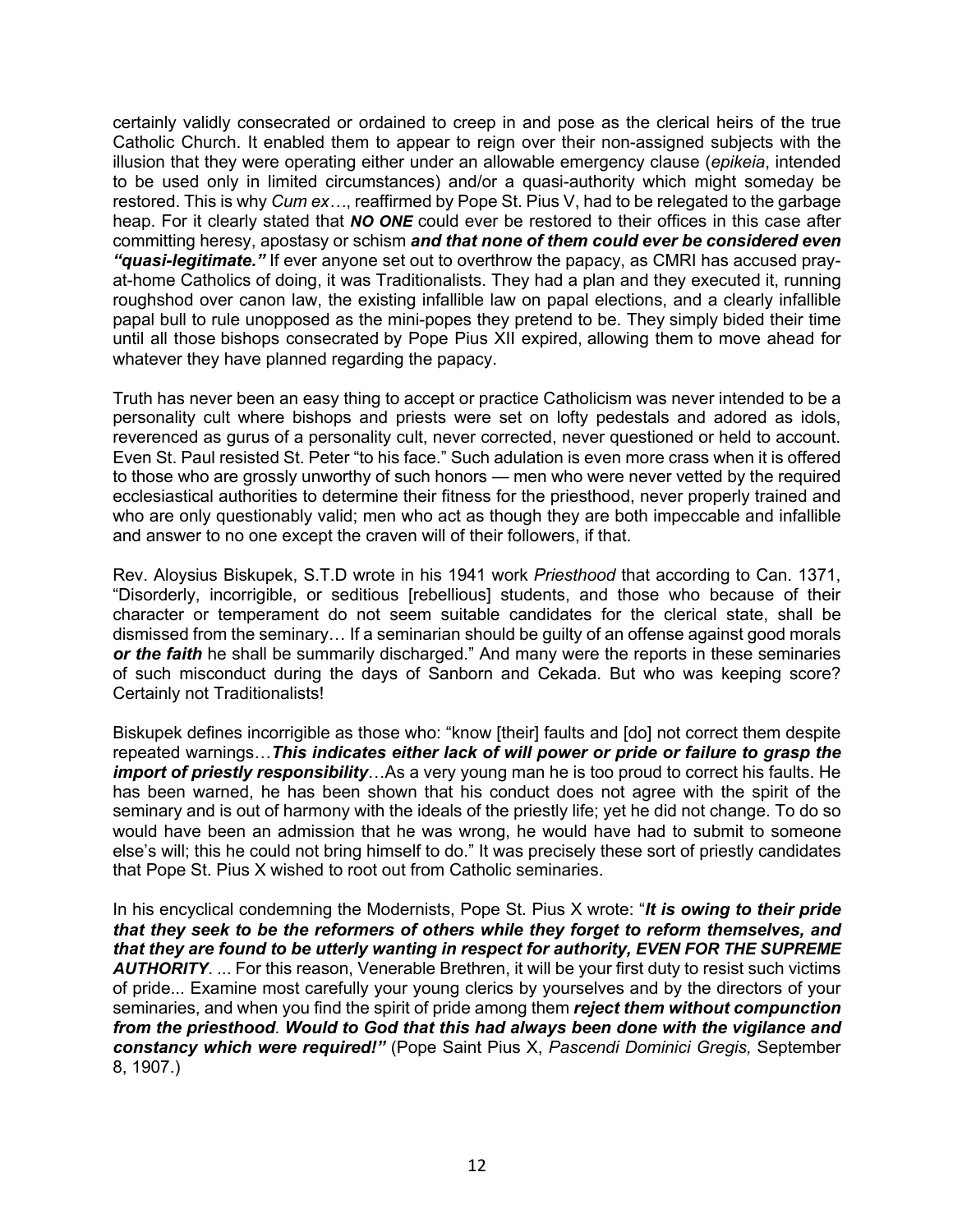This utter want of respect for the Supreme Authority — the papacy, and ultimately Our Lord Himself — is certainly the manifestation of an almost Satanic pride. This is especially evidenced in the absolute refusal of these men to cease functioning until their status is determined by a canonically elected Pope. Rev. F. McElhone, in his *Particular Examen*, 1951, asked penitents the following questions to determine the existence of pride of authority: "Have I a superior, know-it-all attitude in arguments? Do I refuse to give consideration to what they state? Do I try to see both sides of a question? Have I tried to argue reasonably? Is it hard for me to yield a point? Do I argue in my own defense, even when I know I am wrong? Have I lied about others? Am I prone to belittle persons, places or things? Do I argue with anger, personal animus (*ad hominem* attacks), uncharitableness?" And a quick glance through these questions easily shows that Traditionalist pseudo-clergy have consistently violated every one of them. They have not even hesitated to lie in order to defend their validity (Cekada's falsification of the wording in DZ 960 and 967 from the Council of Trent).

They have refused for decades to answer serious charges in the manner demanded by scholastic theologians, using *ad hominem* attacks and belittling techniques to shame opponents instead (Cekada and the *homealone* tag). No consideration whatsoever has been given to valid points made and the demands for proofs that these pseudo-clerics are indeed worthy of the lofty status accorded them, *proofs they strictly owe their followers*, have been met with absolute silence. There has been no rational argumentation whatsoever and no consideration in the least of anyone's objections that might interfere with the Traditionalist/ Sedevacantist agenda. So where is the *REAL* dedication given their much-vaunted "obligation" to effect the "salvation of souls?

As McElhone notes, "Pride is an excessive love of self [that] places one in opposition to God, since it makes one work for one's own glory... [it] is a complete or a partial forgetfulness of God... [God] commands those following a vocation to help others. That obligation of leading others to holiness and salvation is ever present." If any of these men truly believed they had a vocation and were *really* dedicated to saving souls, they would have the *humility* to admit they cannot function as clerics and resign. That is true humility — for as St. Vincent de Paul says: "The reason why God is such a great Lover of humility is that He is a great Lover of truth. Humility is in fact truth, while pride is nothing but lying." The entire Traditionalist trap was a lie from the beginning, as Catholic writer Mary Lejeune warned in the 1970s. Traditionalists would rather remain in mortal sin and lose their very souls, defending their deceivers to the very end, rather than admit that there are, at the very least, grave doubts regarding their validity. Such doubts (those regarding the Thuc consecrations) have even been documented by those of their own ilk, such as "Bp." Clarence Kelly in his *The Sacred and the Profane*.

These men belittle every layman who crosses them, simply because they can point to their pretended elevated status as bishops or priests to dismiss their objections. They hang on to their claim to the episcopacy for dear life, for then they can point to the very Canon Laws they misinterpret and summarily dismiss and triumphantly (but falsely) pronounce they are immune from censure. Clearly it is Satanic pride that causes them to remain in their self-appointed positions, primarily to appear to have the authority to condemn, instruct and direct others, when this is in direct contradiction to God's will and the teachings of His Vicar on earth. Is it not the earthly equivalent of the very same sin, committed by the wicked angels, with Lucifer at their head, who refused to believe God was not Lucifer's equal and who then spat at Him, "I will not serve"? But people forget, Christ and His earthly vicar rule as *one Head*. Therefore these Luciferian men and those defending them have refused to serve both, by failing to follow papal teachings. And Lucifer's new angels are following their lead.